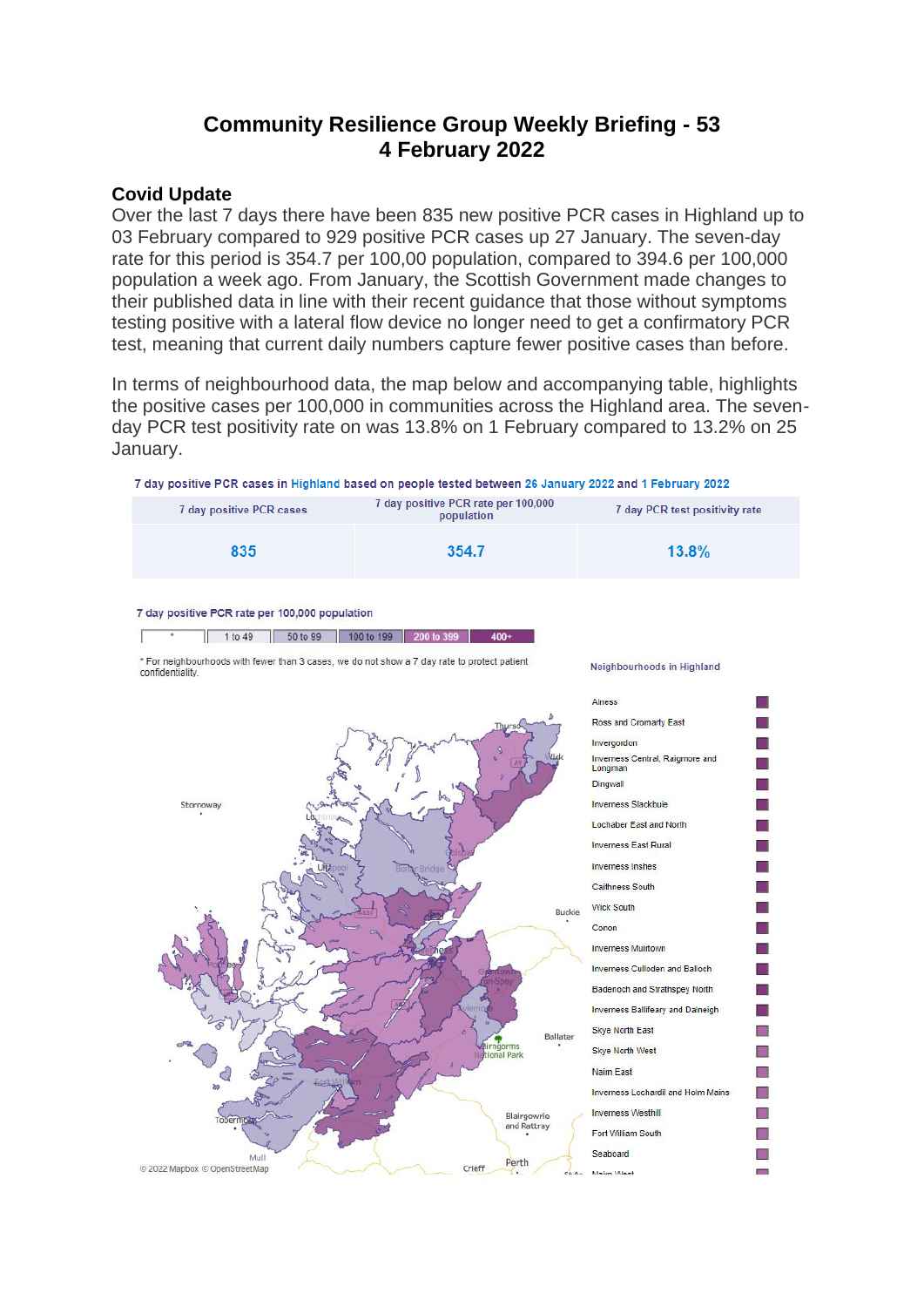#### **Scottish Government Guidance on Coronavirus (COVID-19): staying safe and protecting others**

The Scottish Government revised its rules and guidance on how to stay safe and help prevent the spread of COVID-19 on 31 January 2022. You can find the most recent version here:

[https://www.gov.scot/publications/coronavirus-covid-19-staying-safe-and-protecting](https://www.gov.scot/publications/coronavirus-covid-19-staying-safe-and-protecting-others/)[others/](https://www.gov.scot/publications/coronavirus-covid-19-staying-safe-and-protecting-others/)

# **Scottish Government messages this week**

The First Minister gave a Coronavirus (COVID-19) statement to the Scottish Parliament on 1 February 2022

[https://www.gov.scot/publications/coronavirus-covid-19-update-first-ministers](https://www.gov.scot/publications/coronavirus-covid-19-update-first-ministers-statement-1-february-2022/)[statement-1-february-2022/](https://www.gov.scot/publications/coronavirus-covid-19-update-first-ministers-statement-1-february-2022/)

# **Key Points include:**

The First Minister gave a further update on the levels of and trends in COVID infections.

The most recent data continues to give grounds for optimism - the current situation is much less severe than originally thought; although case numbers remain high and the significant fall in the first three weeks of January has levelled off.

- The biggest increase in the past week was in young people  $-7\%$  in the under 15s, although significantly lower than the 41% rise in that age group recorded in the previous week.
- Case numbers are still falling in all other age groups, although more slowly than was the case seven days ago.
- Public Health Scotland plans to report on Covid reinfections; reinfections are not currently included in 'new cases'. This will bring Scotland in line with similar reporting in England.
- Hospital occupancy has also fallen and the number of people with COVID in intensive care has reduced.
- These improving trends are a result of booster vaccination, the proportionate measures introduced in December, and the willingness of the public to adapt behaviour to stem transmission.
- This has enabled the Scottish Government, over the past two weeks, to remove most additional measures introduced in December.
- Guidance on home working has been updated to enable a partial return to the office, with hybrid working where appropriate.
- Requirements for overseas travel will also be eased. Fully vaccinated travellers will no longer need to take a test on their arrival into Scotland.
- It was confirmed that the remaining baseline measures for COVID protections would remain place for the next three weeks when they will be reviewed. These include: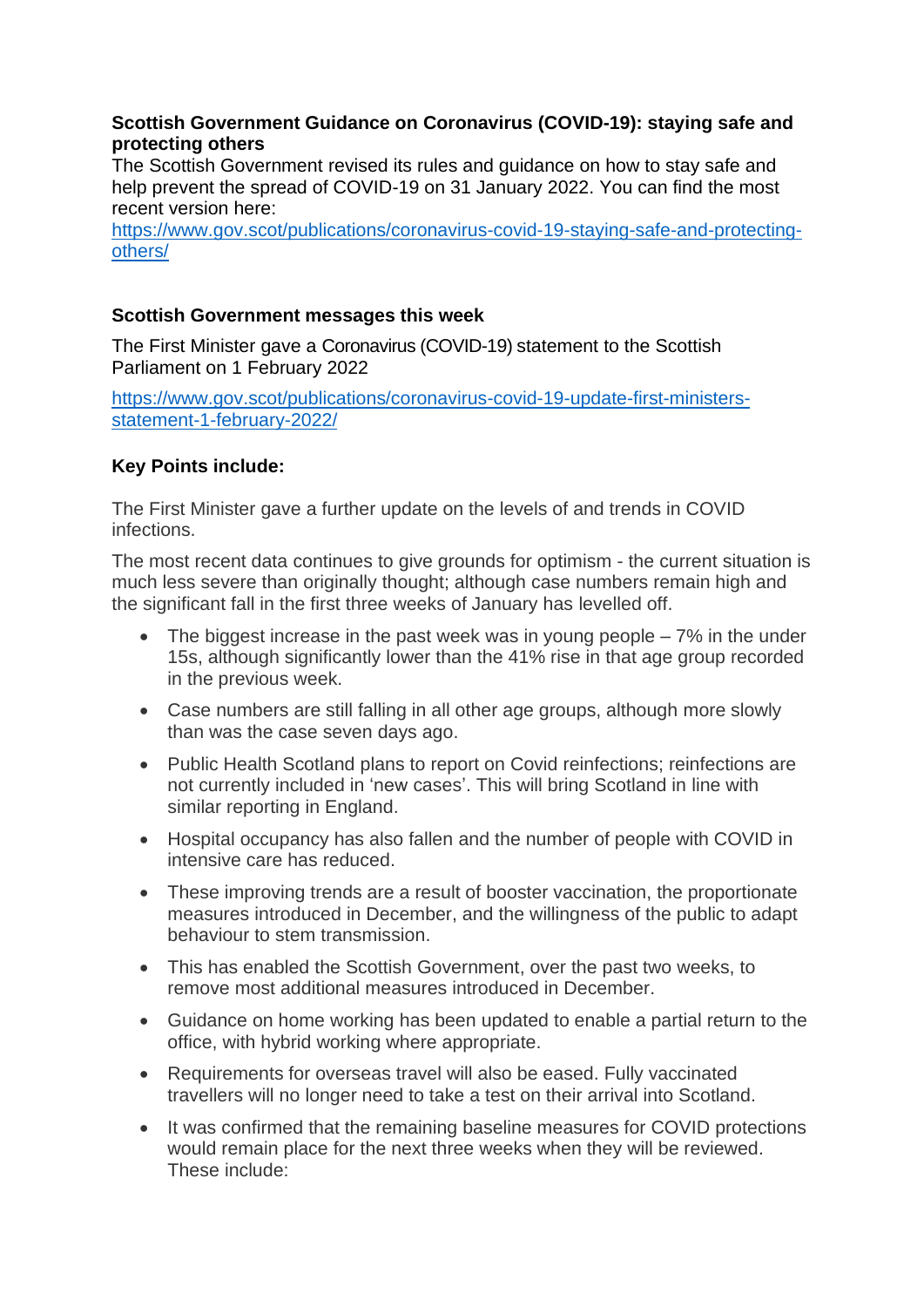- o the COVID certification scheme, and the requirements to collect customer contact details in settings such as hospitality;
- o to wear face coverings in many indoor public places and on public transport, and follow hygiene advice;
- o for businesses and service providers to have regard to guidance and take all reasonably practical steps to minimise the incidence and spread of infection on their premises:
- o The public will continue to be asked to take lateral flow tests before mixing with people from other households.
- Revised guidance has been published, which effectively returns schools and early years settings to the situation before the emergence of Omicron. This eases requirements for bubbles or groupings within schools, and it is less restrictive in its advice on visitors to school and on school trips.
- We have not yet reached the stage when face coverings no longer need to be worn in class rooms, although this may be close
- Flu vaccinations have now resumed for higher risk groups, e.g. the over 65s.
- COVID vaccination has started for 5 11 year olds at the highest clinical risk and also 5 - 11 year olds who are household contacts of someone who is immunosuppressed.
- Booster invitations are now being sent to all 18 59 year olds who are eligible for the booster but haven't yet had it.

# **Covid-19 Testing**

#### **Symptomatic Testing (with symptoms)**

If you do believe you have symptoms, please self-isolate and book a PCR test. Postal PCR kits are available through NHS Inform either by calling 0800 028 2816 or online [https://www.nhsinform.scot/illnesses-and-conditions/infections-and](https://www.nhsinform.scot/illnesses-and-conditions/infections-and-poisoning/coronavirus-covid-19/test-and-protect/coronavirus-covid-19-how-to-do-a-pcr-test-at-home)[poisoning/coronavirus-covid-19/test-and-protect/coronavirus-covid-19-how-to-do-a](https://www.nhsinform.scot/illnesses-and-conditions/infections-and-poisoning/coronavirus-covid-19/test-and-protect/coronavirus-covid-19-how-to-do-a-pcr-test-at-home)[pcr-test-at-home.](https://www.nhsinform.scot/illnesses-and-conditions/infections-and-poisoning/coronavirus-covid-19/test-and-protect/coronavirus-covid-19-how-to-do-a-pcr-test-at-home)

In addition to the local support that is available, people can get support to self-isolate by calling the Council's helpline number: 0300 303 1362. This can include access to food and supplies to self-isolate and individuals may be entitled to a £500 selfisolation support grant.

# **Asymptomatic Testing (without symptoms)**

It continues to be important that people test themselves even if they don't have symptoms. Taking a rapid LFD test twice a week can help stop new variants earlier, limiting the spread of the virus.

Test kits are available at pharmacies, or to order online from [www.nhsinform.scot/testing,](http://www.nhsinform.scot/testing) or by calling 119. Test kits are also available at Community testing sites.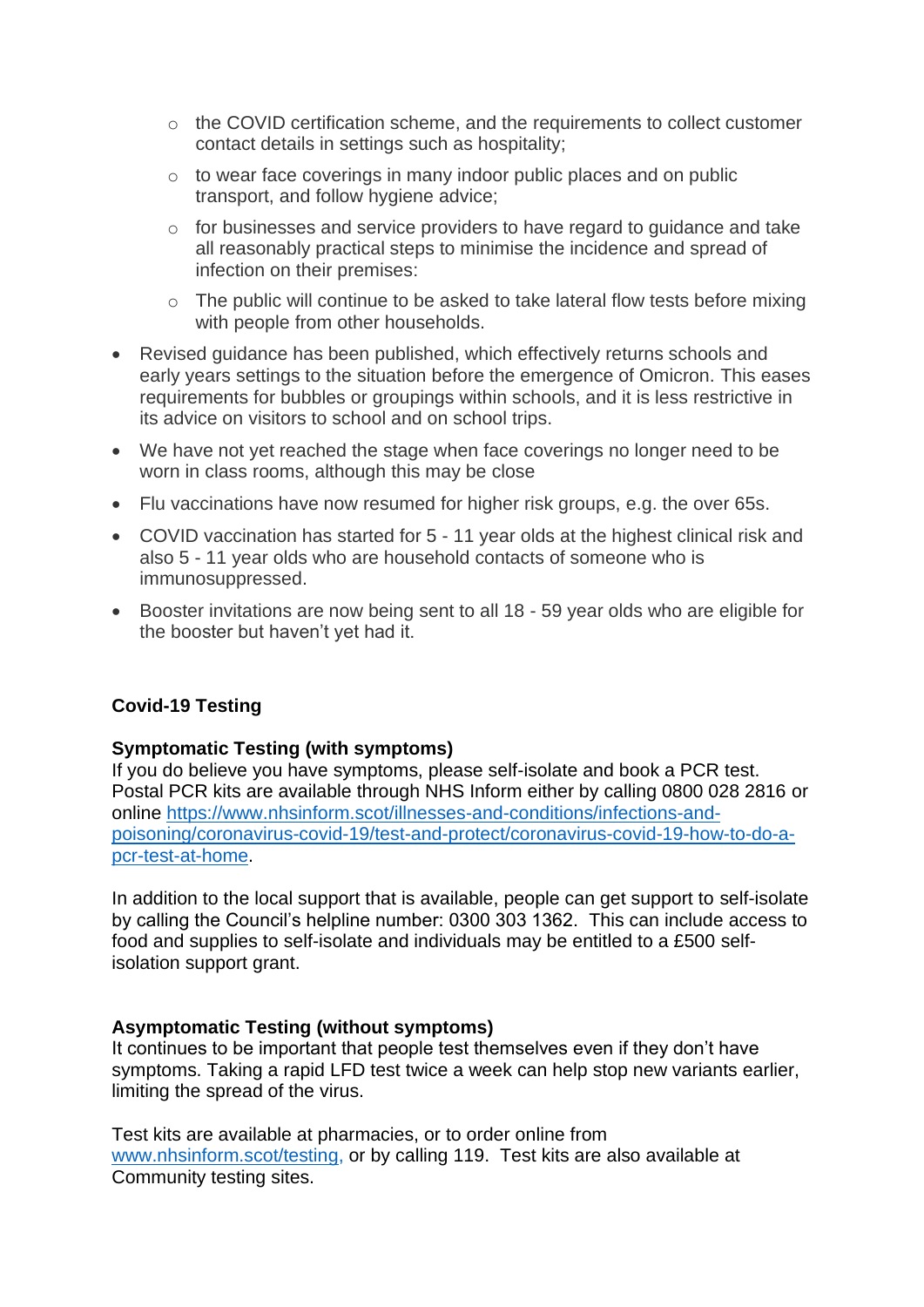# **Community Testing 7 – 11 February for those without symptoms (Asymptomatic):**

The community testing programme offers rapid COVID-19 tests for people without symptoms. Next week, there are no plans to deploy our mobile testing units to carry out assisted testing. Instead, we continue with our programme of Outreach Delivery, sending small teams to various locations throughout the Highland area to provide testing advice and to hand out test kits.

| Monday 7                | $10am - 12 noon$     | Alness High Street, seating area off Bank Lane |
|-------------------------|----------------------|------------------------------------------------|
| February                | $1pm - 4pm$          | Invergordon Library, High Street               |
|                         |                      |                                                |
| Tuesday 8               | $10am - 12.30 pm$    | Fort William High Street                       |
| February                | $1pm - 3pm$          |                                                |
|                         |                      |                                                |
| Wednesday               | $9am - 12.30pm$      | Dingwall High Street, outside museum           |
| 9 February              | $1pm - 4pm$          |                                                |
|                         |                      |                                                |
| Thursday 10<br>February | $8.30am - 12.30pm$   | Inverness Retail Park, Eastfield way           |
|                         | $1pm - 4pm$          |                                                |
|                         | $9.30$ am $-12$ noon | Helmsdale – Bridge Picnic area car park        |
|                         | $1pm - 4pm$          | <b>Dornoch Castle Street</b>                   |
|                         | $8.30am - 12.30pm$   | Nairn High Street                              |
|                         | $1pm - 4pm$          |                                                |
|                         |                      |                                                |
| Friday 11               | $8.30am - 12.30pm$   | Inverness High Street, Market Brae Steps       |
| February                | $1pm - 4pm$          |                                                |
|                         | $8.30am - 12.30pm$   | Inverness Inshes Retail Park                   |
|                         | $1pm - 4pm$          |                                                |
|                         | $8.30am - 12 noon$   | Invergordon Library, High Street               |
|                         | $1pm - 4pm$          | Alness High Street, seating area off Bank Lane |

LFD Kits free to collect - Dates, times, and locations are as follows;

For those with symptoms, anyone that becomes unwell should isolate immediately and seek a PCR test. PCR tests can be booked through NHS [Inform](https://www.nhsinform.scot/illnesses-and-conditions/infections-and-poisoning/coronavirus-covid-19/test-and-protect/coronavirus-covid-19-get-a-test-if-you-have-symptoms) online or by calling 119 if you can't book a test online.

# **Covid-19 Vaccination Update**

The latest update from NHS on the vaccine can be accessed at the following link: [www.nhsinform.scot/covid19vaccine.](http://www.nhsinform.scot/covid19vaccine)

For details of vaccination clinics in Highland, including drop-in clinics and GP practices supporting the booster roll-out, please check the link below. There are also FAQs on how vaccinations are being delivered in the NHS Highland area. <https://www.nhshighland.scot.nhs.uk/COVID19/Pages/Vaccination.aspx>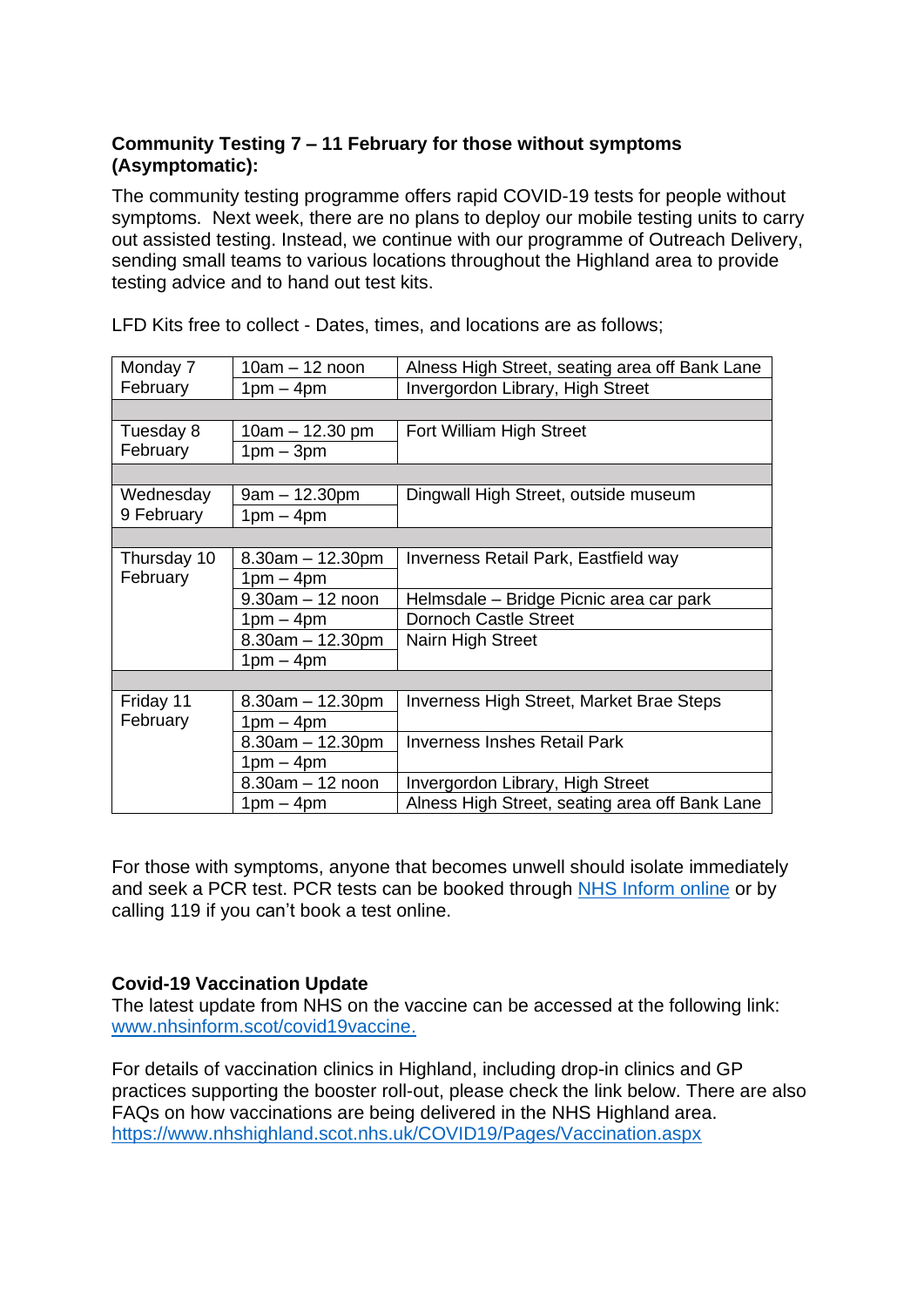#### **Vaccination Scams**

Scammers are using mobile phone numbers to offer Covid-19 tests using a 'vaccinationpass' website which then demands payment.

If you receive a message, call, or link like this, do not respond. Instead, notify [www.scamwatch.scot](https://l.facebook.com/l.php?u=http%3A%2F%2Fwww.scamwatch.scot%2F%3Ffbclid%3DIwAR1CaklQ6iwavFGlp5wGDowoOIQAIkVsr2aHwiu7cGzNoEY_ESeOOyTPex4&h=AT2cl3YgxOodbMWJBxy2LnYguaMttXmC99x_F1OYDn-BVq2Z_ko9mv0LaXAzaBAxVlnp-JCla3gPx5JSO_61K3DsLAcsx0a_eClEc-8WUpVcclYRGyB__0Pf1pe_1jGtPQ&__tn__=-UK-R&c%5b0%5d=AT3JSNQACBoUlAeDvOyI1FQ5CjRUKSKlbEgSC4-XFWORzzDjL7GKJqHUQkylGZ2kgiZGypec69ZGfxWQF2ywRbyopg37e9YxDn0jLUrTVKkMoLj9b_3Uyostyye8do4cQGl_OAqpIXv_FMedmyV2mbbyxHfWSu0IBLzYH6xQ5PTl0-WpCtCw) or call 0808 164 6000.

For information on vaccination scams and other Covid-19 related scams, visit the Trading Standards Scotland website [https://www.tsscot.co.uk/coronavirus-covid-](https://www.tsscot.co.uk/coronavirus-covid-19/coronavirus-scams/)[19/coronavirus-scams/.](https://www.tsscot.co.uk/coronavirus-covid-19/coronavirus-scams/)

#### **Community Council elections in Highland**

Following the close of nominations at 12 noon on Thursday 1 February 2022, the following 12 Community Councils in the Highland area have now formed uncontested.

3 Community Council's did not establish as they failed to attract half the maximum membership.

You can find further details in the following link to a Highland Council press release [https://www.highland.gov.uk/news/article/14341/community\\_council\\_elections.](https://www.highland.gov.uk/news/article/14341/community_council_elections)

#### **Post Office card account customers to receive letters about their closure**

The Department for Work and Pensions has started sending letters to customers who are receiving benefits or pensions payments via their Post Office card account (POca). The following information may be of use for user services receiving any enquiries, please cascade as appropriate:

People are being informed the POca service is closing and being asked for their bank account details so their benefits and pensions can be paid into this alternative account.

For those who don't have a bank account, they will automatically be moved over to a new system called the new Payment Exception Service (PES). This will deliver benefits using a digital voucher. People can choose whether they receive the voucher via a text message, an email or a re-useable plastic card.

People moved over to the new PES can continue to use the Post Office to collect their money with the added benefit of being able to access their money from over 28,000 PayPoint outlets across the country.

The Department will look to move everyone off the Post Office card account by Summer 2022.

There is a dedicated DWP customer service centre helpline for those who need help and guidance. Details are below:

Telephone: 0800 085 7133

Textphone: 0800 085 7146

<https://www.postoffice.co.uk/post-office-card-account/important-changes>